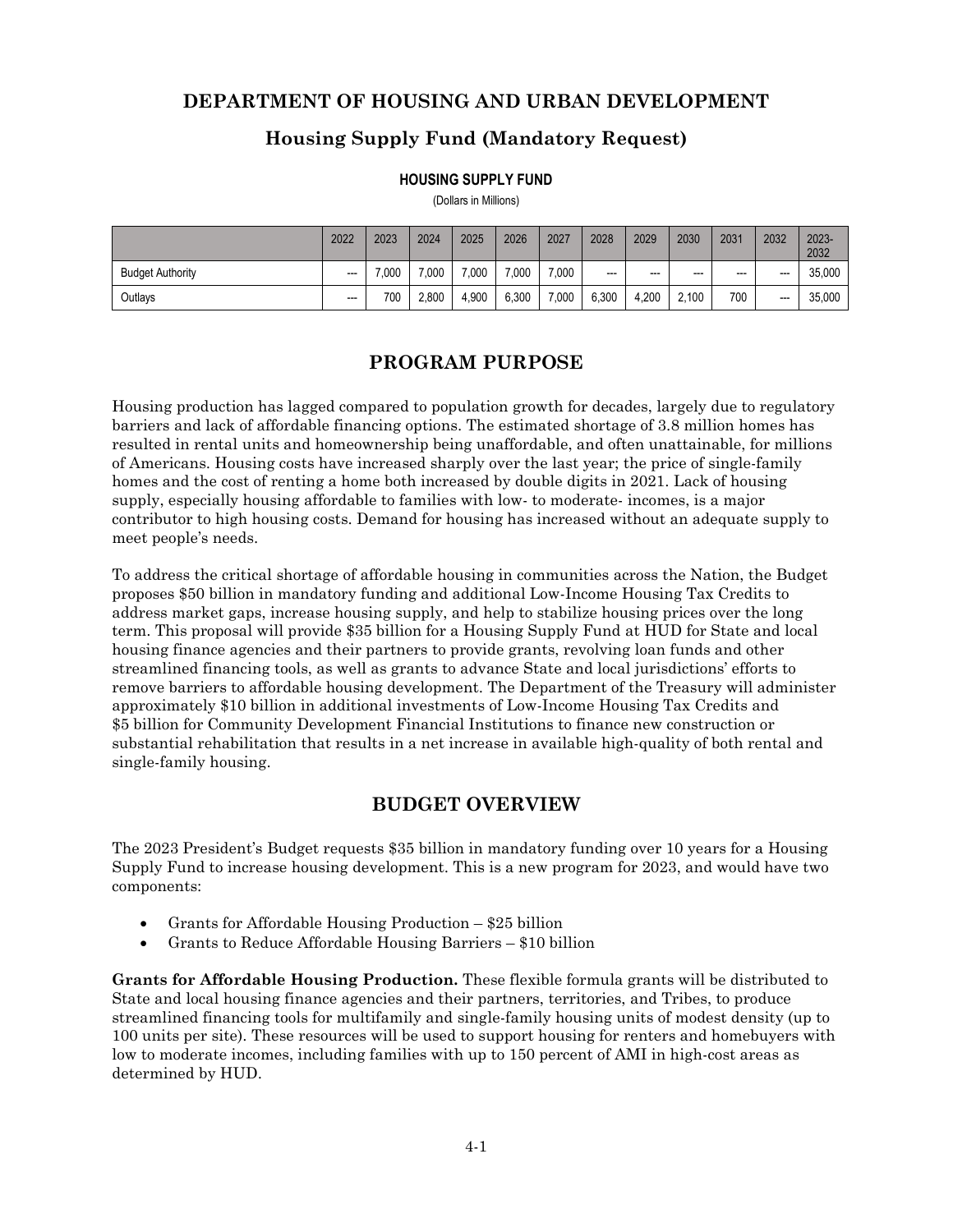#### HOUSING SUPPLY FUND

**Grants to Reduce Affordable Housing Barriers.** These grants will support states and local jurisdictions that have adopted housing-forward policies and practices to remove barriers to the development of affordable housing. The grants will provide additional funding to incentivize and increase the production of affordable units and housing-related infrastructure to support increased housing development, such as environmental planning and mitigation, road infrastructure, and water/sewer infrastructure. This program will also be used to provide resources for jurisdictions to take active steps towards becoming a housing-forward community, such as meeting housing production goals.

To address housing supply needs on Tribal lands, a portion of the funds will be set aside for HUD to design programs that can be directly accessed by Tribal governments and Tribal Designated Housing Entities (TDHEs).

The proposal will allow a portion of the funds to be used for additional HUD staff, new and upgraded information technology systems, research, and technical assistance to effectively administer and advance implementation of this program.

### **JUSTIFICATION**

While the pace of housing development is growing, the estimated shortage of roughly 3.8 million homes has resulted in rental units and homeownership being unaffordable, and often unattainable, for millions of Americans.1Too often, new development, especially income-restricted housing development, is slow because developers must secure multiple sources of financing to build the housing. This results in higher transaction costs that may make it financially infeasible to build smaller developments. Over time, the average number of units in properties developed through federal Low-Income Housing Tax Credits has increased[.](#page-1-1)2 Many rural and midsize jurisdictions need a path for development that includes smaller building footprints to better integrate with existing communities and meet the demand for affordable rental housing. This program will create a streamlined source of local and state housing financing to enable these smaller projects to more easily get funding. Similarly, affordable development for homeownership faces substantial financing gaps when it comes to the production of starter homes, duplexes or small multi-unit buildings, accessory dwelling units, or modular construction. Given the changing fabric of communities after the pandemic, funding to build or rehabilitate single and multi-unit housing will not only generate housing stability, but also reduce vacancies and encourage thriving communities.

Local regulations, zoning policies, and insufficient infrastructure are also barriers to increased housing supply. This proposal would encourage and support communities that improve (or want to improve) their local regulations and zoning policies designed to allow for increased housing supply. This funding can also be used to finance housing-related infrastructure investments so that housing development projects can move forward. These may include street improvements, traffic control measures, and higher capacity or extended water and sewer lines.

The types of housing constructed or rehabilitated will be driven by housing gaps determined by local demographic need. HUD will encourage grantees to develop housing that directly meets identified local needs, especially housing that is not currently incentivized by the market such as intergenerational housing and investments that place vacant or underutilized properties back into productive use. Recognizing the varied needs of communities, these funds can be used to support a

<span id="page-1-1"></span><span id="page-1-0"></span><sup>1</sup> Freddie Mac Research Note; "Housing Supply: a Growing Deficit. May 2021. <https://www.freddiemac.com/research/insight/20210507-housing-supply> <sup>2</sup> [LIHTC 2019 Tables.xlsx \(huduser.gov\)](https://www.huduser.gov/portal/Datasets/lihtc/LIHTC-2019-Tables.pdf)